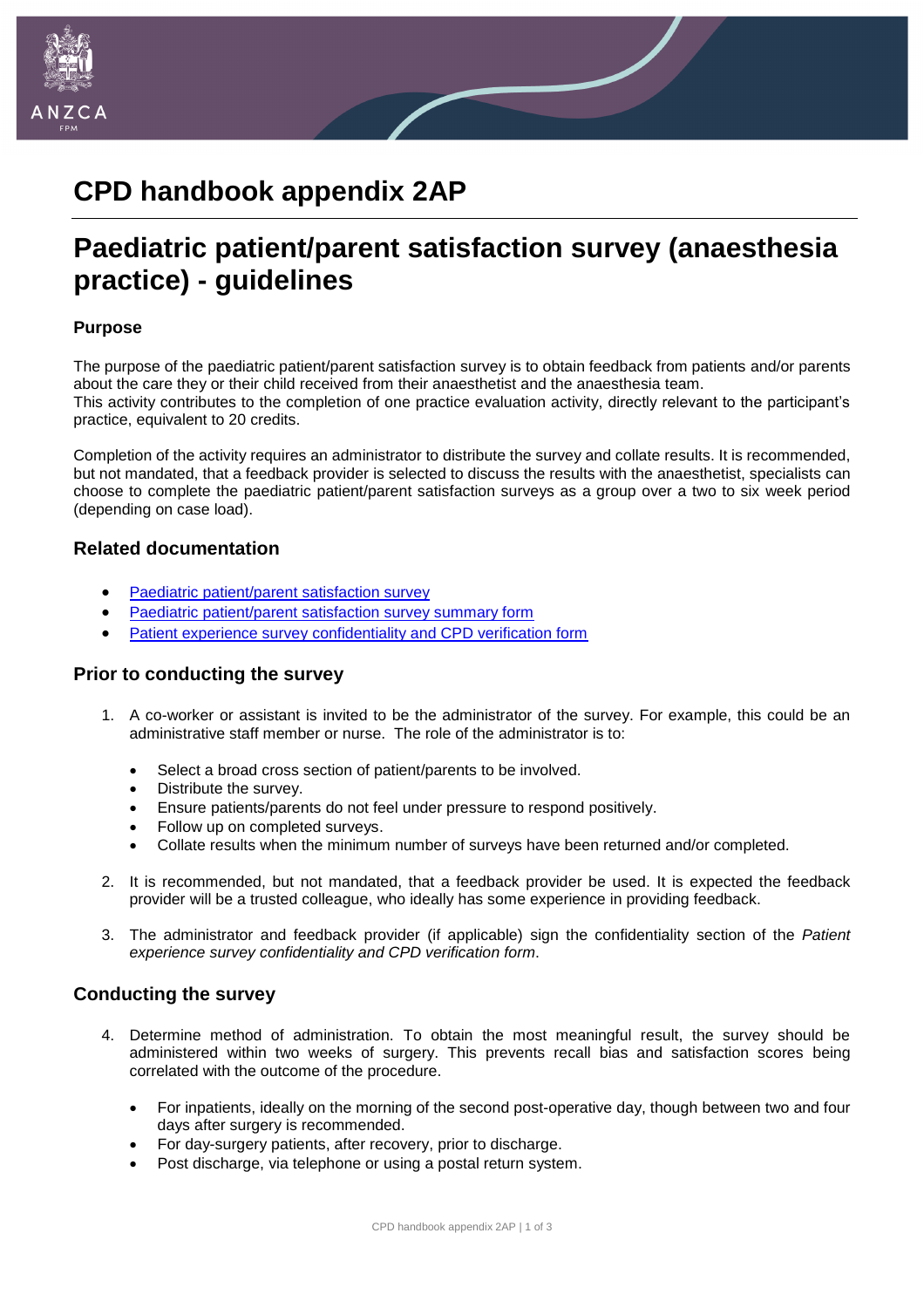Please note: response rates differ depending on timing and method of administration. It is recommended that the same timing and method be used for each paediatric patient/parent satisfaction survey activity. If the survey is to be administered via a telephone after discharge, the same survey administrator should be used to contact all patients/parents selected to participate in the survey.

- 5. The administrator should pre-determine a system to select patients/parents to minimise bias. As a whole, the patient/parent group used for the survey should reflect the general practice of the anaesthetist(s) who is/are the subject of the survey.
- 6. It is suggested that administrators distribute approximately 20-30 surveys per specialist. Responses from a minimum of 15 surveys per specialist must be included on the survey summary form.
- 7. The administrator should provide the following information to patients:

Patients and/or the parent of the patient undergoing elective surgery should be informed in advance that they might be asked to complete a paediatric patient/parent satisfaction survey regarding the care provided by the anaesthetist and anaesthetic team. Patients and/or the parent of the patient could be notified in preadmission packs or when they arrive at the hospital, prior to the first consultation with the anaesthetist. Should a patient or parent be unable to complete the survey independently, the administrator could read the questions and record the patient's or parent's response for them.

The following is an **example** of statements that could be used to facilitate discussion:

*"Your anaesthetist is the specialist doctor responsible for your safety and comfort during and immediately after your surgery.*

*He or she does this by:*

- *Considering your medical history before the operation and makes sure it is okay for you to have the surgery.*
- *Staying with you all the time and keeping an eye on your breathing, the action of your heart and your fluid levels during the procedure.*
- *Giving you medications to control pain and keep your body relaxed.*
- *Managing problems if they arise.*

*After your surgery you may be asked to complete a* paediatric patient/parent satisfaction *survey about your anaesthetist and anaesthesia team.* 

*<Select administration method and advise patient accordingly>*

- o *The survey will be given to you when you are on the ward.*
- o *The survey will be given to you before you go home.*
- o *<Insert name of administrator> will contact you by phone the day after you get home.*
- o *The survey will be given to you before discharge and should be returned in the postage paid envelope provided.*

*It should only take 10 minutes to complete and the purpose of the survey is to identify areas of improvement and focus on professional development. We would appreciate your time to participate. Your feedback will remain anonymous.*